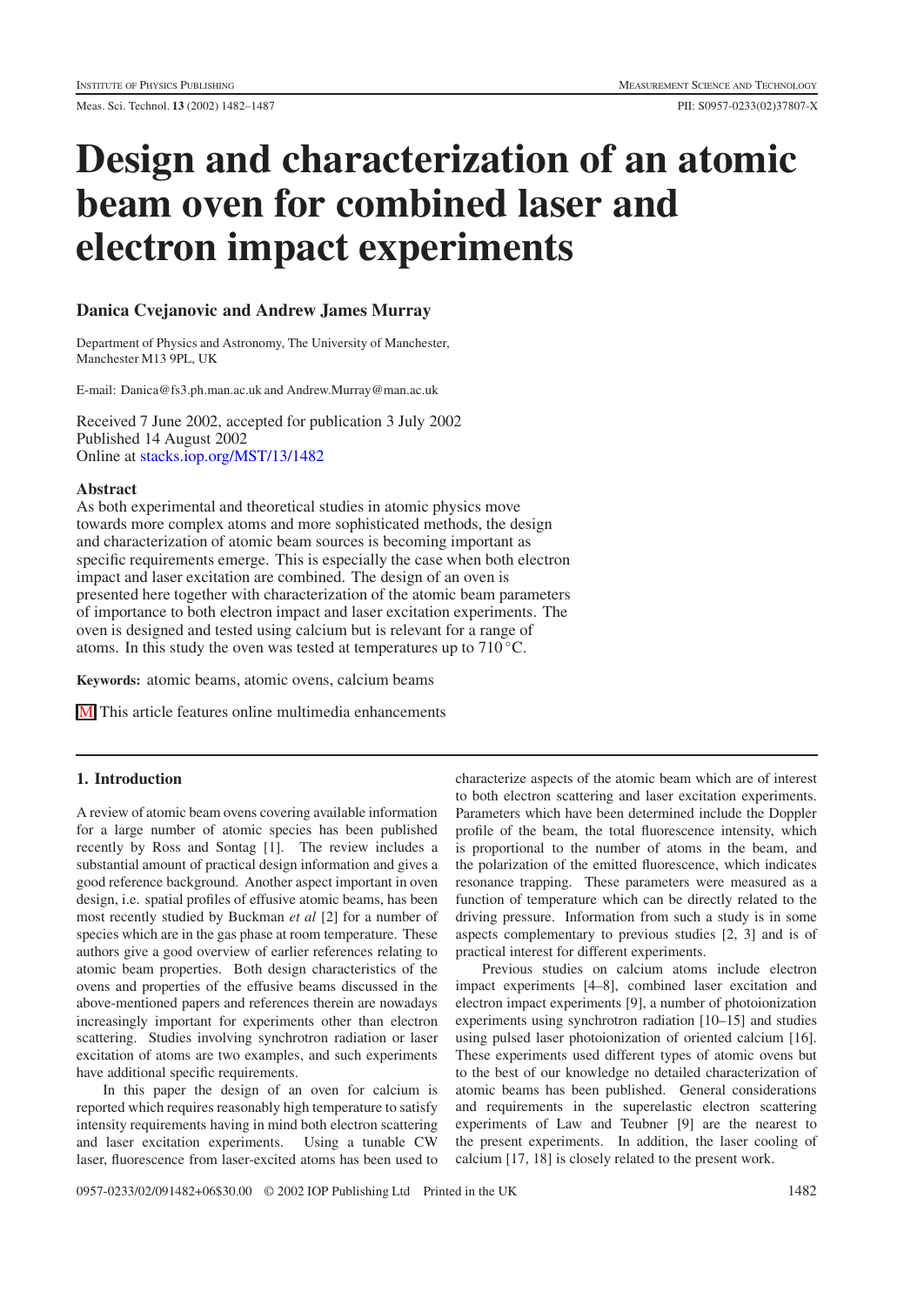

**Figure 1.** Scaled diagram of the oven: (a) body; (b) nozzle; (c) body heater; (d) nozzle heater; (e) oven holding and centring plate; (f) flanges; (g) copper gasket; (h) protective sleeve for copper gasket; (i) ceramic insulated stainless steel screws; (j, k) heating coils cover; (l) inner and (m) outer shield on body; (n) inner and (o) outer shield on nozzle; (p) end-cup locked onto the inner body shield; (q) Macor insulated M5 stud.

Design criteria of the present oven are based on requirements imposed by a relatively complex experiment utilizing laser excitation of calcium followed by electron impact ionization. The coherent nature of the laser excitation results in specific preparation of excited targets and a coincidence based (e,2e) study in an electron spectrometer will then be used to investigate fine details of the ionization of optically prepared, aligned and oriented atoms. Hence in the present oven design, both the laser excitation process and the design of the existing electron spectrometer were considered. These design criteria can be divided into two groups. The first group relates directly to the principle of the experiment and includes the following:

- (1) The alignment and orientation of atoms excited by the laser radiation must be preserved, so radiation trapping in the atomic beam has to negligible.
- (2) The Doppler profile of the atomic beam and its associated detuning from line resonance has to be optimized for efficient optical pumping.

Taking into account (1) and (2), the aim is to produce the highest possible excited-atom density to improve data collection efficiency.

The second set of criteria are common to all electron impact experiments and are of purely practical importance, but they do indirectly influence the performance of the experiment. These criteria include the efficient use of sample material and low contamination of the electron impact spectrometer to ensure stable operation over long periods of time.

Some of the constraints on the present design were set by the existing (e,2e) experiment where this oven is to be located [19], but most were based on criteria valid generally. Testing and characterization of the oven was implemented in a dedicated vacuum chamber and the results are presented here along with details of the design. In addition, a number of solutions to problems encountered in this design are discussed.

#### **2. Design criteria and implementation**

A scaled diagram of the oven is shown in figure 1. This diagram, as well as a detailed set of CAD drawings, can be found in the file OVENCAD.pdf on the web link associated with this paper.



**Figure 2.** The (e,2e) experiment at Manchester incorporating the calcium oven. The spectrometer is shown in the perpendicular plane  $(\psi = 90^{\circ})$  where the electron gun (EG) is perpendicular to the detection plane defined by analysers A1 and A2 which rotate through angles  $\xi_1$  and  $\xi_2$ . The interaction region (IR) is defined by the electron beam and atomic beam. Unscattered electrons are collected in the Faraday cup (FC). The laser beam enters the chamber through an optical window located in the top flange.

The main feature of this design is that the body (a) and nozzle (b), where the calcium sample is vaporized, are separate from the heaters (c) and (d). This permits precise positioning of the effusing atomic beam with respect to the electron beam and detectors, allowing the interaction region in the (e,2e) spectrometer to be well defined, as shown in figure 2. This is achieved by fixed positioning of the nozzle heater (d) into which the oven slides, onto a 2 mm thick stainless steel plate (e), which acts as the main support for the oven. The nature of this design makes this oven particularly easy to use, since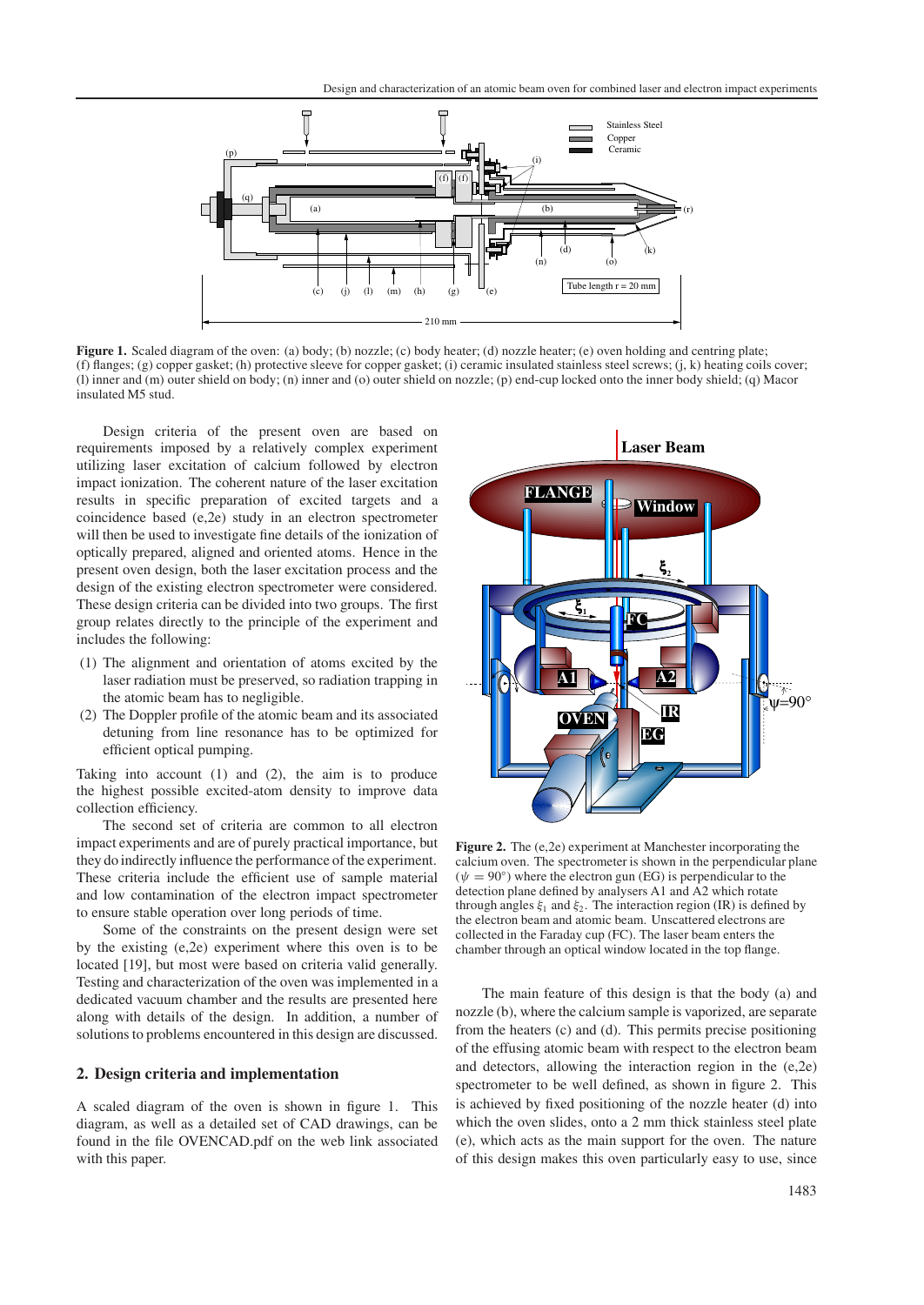all components apart from the body (a) and nozzle (b) are permanently secured inside the vacuum system. Refilling the oven requires the simple task of extracting the body and nozzle, refilling, securing a new gasket (g) and re-inserting into the oven assembly without loss of alignment.

Calcium is loaded into the body (a), while the atomic beam effuses through a 20 mm long exit tube (r) which has inner diameter of 0.9 mm, fitted into the nozzle (b). Two 34 mm diameter conflat flanges (f) couple the two sections of the oven together, a copper gasket (g) providing the seal. Over a period of several months of operation it was discovered that the hot calcium vapour reacted with this gasket, destroying the copper seal and allowing the oven to leak. To eliminate this problem a stainless steel sleeve (h) was hence retrofitted between the body (a) and nozzle (b).

Transfer of heat from the nozzle heater to the oven mount is minimized by utilizing three-point fixing using stainless steel M2 screws (i) insulated by ceramics. This method of fixing is adopted for other parts of the oven including the mounting of the complete assembly onto the base plate. This provides low heat loss and reduces heating of surrounding parts inside the vacuum chamber. After several days of continuous operation at 700 ◦C, the temperature on the base below the oven, and on all other parts of the chamber, never exceeded 45 ◦C.

Two separate heaters, (c) for the body and (d) for the nozzle, provide a variable temperature differential of up to 100 ◦C between the body and nozzle. The heaters are made with bi-filar heating coils incorporating cold ends, so that minimal magnetic fields are generated by the heating currents. The heating coils are custom made by Thermocoax [20] and are wound in helical grooves onto heaters (c) and (d) (not shown in figure 1). Heater bodies (c) and (d) are manufactured from oxygen-free copper. This choice of heater coil with integral cold ends makes wiring of the oven easy and the heaters are found to be robust. Copper is used for the heater bodies since this provides good heat transfer to the inner part of the oven and the exit tube. Stainless steel sleeves (j) and (k) surround the coils, ensuring good thermal contact with the copper. These sleeves additionally act as radiation shields. The temperature of the oven is monitored using two commercial K-type thermocouples, again custom made by Thermocoax. These thermocouples are of the same design and diameter as the heaters and are located in helical grooves near the exit of the beam and at the base of the oven.

Radiation losses from the oven resulting in undesired heating of nearby components is reduced by 316 grade stainless steel radiation shields. Two shields (l) and (m) are located at the body, and two shields (n) and (o) are located at the nozzle. The shields are permanently attached to each other and to the stainless steel plate (e), allowing body and nozzle to be detached for refilling or maintenance. The body and nozzle are fixed onto the oven mount via the inner body shield (l) using an end cup (p) and Macor-insulated M5 stud (q).

Custom-built constant-current power supplies were used to drive the heaters to achieve stable temperature within 1 ℃ over long periods of time. The heaters each have a resistance of 65  $\Omega$  when cold and currents up to 0.7 A were required to achieve temperatures of 700 ◦C for the nozzle and 670 ◦C for the body. At these temperatures the nozzle was observed to be red hot when viewed through an optical window.



**Figure 3.** Schematic diagram of the experiment in the test chamber, showing the position of the oven, fluorescence collection optics and cold surface for deposition of the atomic beam.

Two points of interest are worth mentioning. The calcium load was always handled in an argon atmosphere as suggested by Ross [21]. Similarly, the vacuum chamber was filled with argon prior to opening to air and the exit tube of the oven was blocked to prevent oxidation of the calcium sample once open.

A flat circular copper disc cooled by a constant flow of water intercepted the atomic beam at a distance of 50 mm from the exit of the oven as shown in figure 3. Calcium which condensed on this cold surface made a clearly identifiable circle of diameter ∼5 mm, allowing the atom beam divergence angle to be estimated to be around 3◦. Under normal operation the quantity of calcium which condensed elsewhere in the vacuum chamber was negligible. It was only when the copper gasket (g) was destroyed (as noted above) that significant contamination of surrounding surfaces was observed. Even at this time, the contamination was mostly confined to shields (j) and (k) and holding plate (p).

Figure 2 shows the (e,2e) experiment where the oven is to be used for ionization experiments from laser-excited calcium. The position of the oven relative to the electron gun (EG), Faraday cup (FC) and electron analysers (A1) and (A2) can be seen. The electron analysers rotate in the horizontal plane and define the detection plane whereas the electron gun can rotate from a position perpendicular to the detection plane (as shown in the figure) through to a position within the detection plane. The oven and Faraday cup are to be located on the same assembly as the gun and will rotate with the gun. Laser radiation is incident perpendicular to the detection plane through a window located on the top flange. As can be seen, the available space imposes exacting constraints on the design of the oven.

#### **3. Results and discussion**

The functioning of the oven and the properties of the calcium beam have been investigated by monitoring fluorescence emitted from calcium atoms excited by resonant laser excitation. The Doppler profile of the atomic beam, intensity of fluorescence and polarization of the emitted radiation were all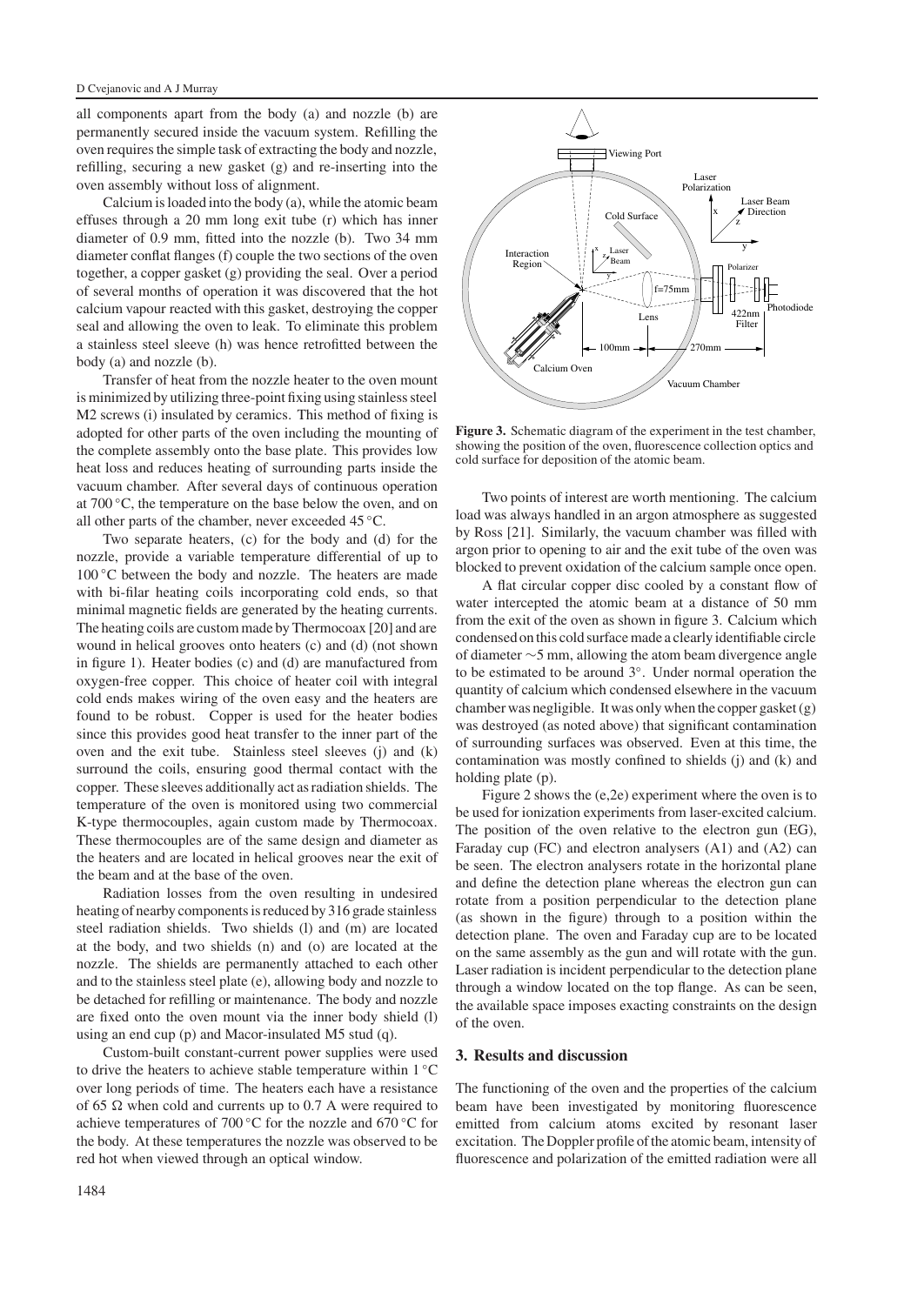

**Figure 4.** Block diagram showing the data collection electronics. The laser frequency is controlled by the signal generator and is monitored by the 300 MHz Fabry–Perot etalon. The fluorescence, etalon peaks and signal generator output are logged by a Pico Technologies datalogger.

measured for a range of oven temperatures and as a function of laser intensity. These properties are of interest both for optical pumping and electron impact experiments since they give an accurate representation of the characteristics of the atomic beam.

#### *3.1. The experimental arrangement*

To evaluate the properties of the calcium oven a test chamber was setup as shown in figure 3. Resonant laser radiation is provided by a Coherent MBR-110 Ti:sapphire laser and a Coherent MBD-200 frequency doubler. The MBR-110 laser is pumped by a Coherent Verdi-V10 laser. This system provides up to 150 mW of laser radiation at 422 nm with a polarization purity in excess of 500:1. Laser light with polarization vector along the vertical direction (*x* axis in figure 3) is incident perpendicular to the axis of the atomic beam oven and is focused to a beam waist of approximately 1 mm at the interaction region located 5 mm from the exit tube of the oven. Calcium atoms are excited by laser radiation from the  $(4s)$ <sup>21</sup>S ground state to the first excited  $(4s4p)^{1}P$  state and fluorescence emitted perpendicular to the laser beam is detected.

The vertical plane through the interaction region shown in figure 3 contains the axis of the atomic beam and the axis of the optical system used for analysis and detection of fluorescence. The oven is positioned at 45◦ to the horizontal *yz*-plane. The fluorescence detection system consists of a 50 mm diameter lens of focal length 75 mm located inside the vacuum chamber which images the interaction region onto a photodiode (PD) detector located outside the chamber. The magnification of this optical system is  $M = 2.6$ . Resonance fluorescence from laser excitation at 422.6703 nm (measured using a Burleigh WA-1500 wavemeter) is selected using an interference filter with a transmission width of 7 nm. Polarization analysis of the fluorescence is performed by insertion of a dichroic polarizer prior to the detector. A second optical window positioned perpendicular to the horizontal plane permits visual observation of the fluorescence.



**Figure 5.** Doppler profile measured at a temperature of  $T = 530 °C$ . Fabry–Perot signals with peaks at a separation of 300 MHz used for calibration of the frequency scale are also shown for reference.

Two PD detectors were used to detect the fluorescence. The first was a Centronic OSD15-5T PD with an active area of 3.8 mm  $\times$  3.8 mm. Hence an interaction region of diameter  $\sim$ 1.5 mm was imaged by the lens onto this detector. The observed interaction volume was decreased in some experiments to ∼0.3 mm by insertion of a 1 mm diameter aperture in front of the PD. A second Centronic QD50-5T PD with a circular detection area of diameter 7.8 mm was also used to measure fluorescence from a larger volume of diameter ∼3 mm.

A linear ramp from a Thurlby Thandar Instruments TGA-1241 arbitrary waveform generator was used to scan the laser frequency. The frequency axis was calibrated using a Coherent Fabry–Perot interferometer which has a free spectral range of 300 MHz. Part of the laser beam was fed to the interferometer and the output was detected simultaneously with the fluorescence signal. Fringes from the interferometer were used to calibrate the frequency scale for each scan. The PD intensity, voltage controlling the laser and output from the Fabry–Perot interferometer were logged into a personal computer using a Pico Technology data logger as shown in figure 4.

#### *3.2. Measurement of the fluorescence profile*

The Doppler profile of the atomic beam is principally influenced by two factors: the Maxwellian distribution of individual atomic velocities and the angular spread of the effusing beam, i.e. the direction at which individual atoms emerge. The angular spread of the atomic beam depends on the geometry of the exit tube and the type of flow from the oven. Different conditions and hence characteristics of the beam have been discussed in detail by Giordmaine and Wang [3]. For a given exit nozzle geometry, the angular spread evolves from one characterizing a well defined atomic beam at low temperature and low values of driving pressure to one approximating a cosine pattern at higher driving pressures where viscous flow dominates.

A precise quantitative description has been obtained by measuring the fluorescence profile as described above for a range of body and nozzle temperatures. A representative profile is shown in figure 5 for a body temperature  $T_B = 530 °C$ and for a 1 mm aperture in front of the PD. Fringes from the Fabry–Perot interferometer used for calibration of the frequency axis are also shown. In most of these measurements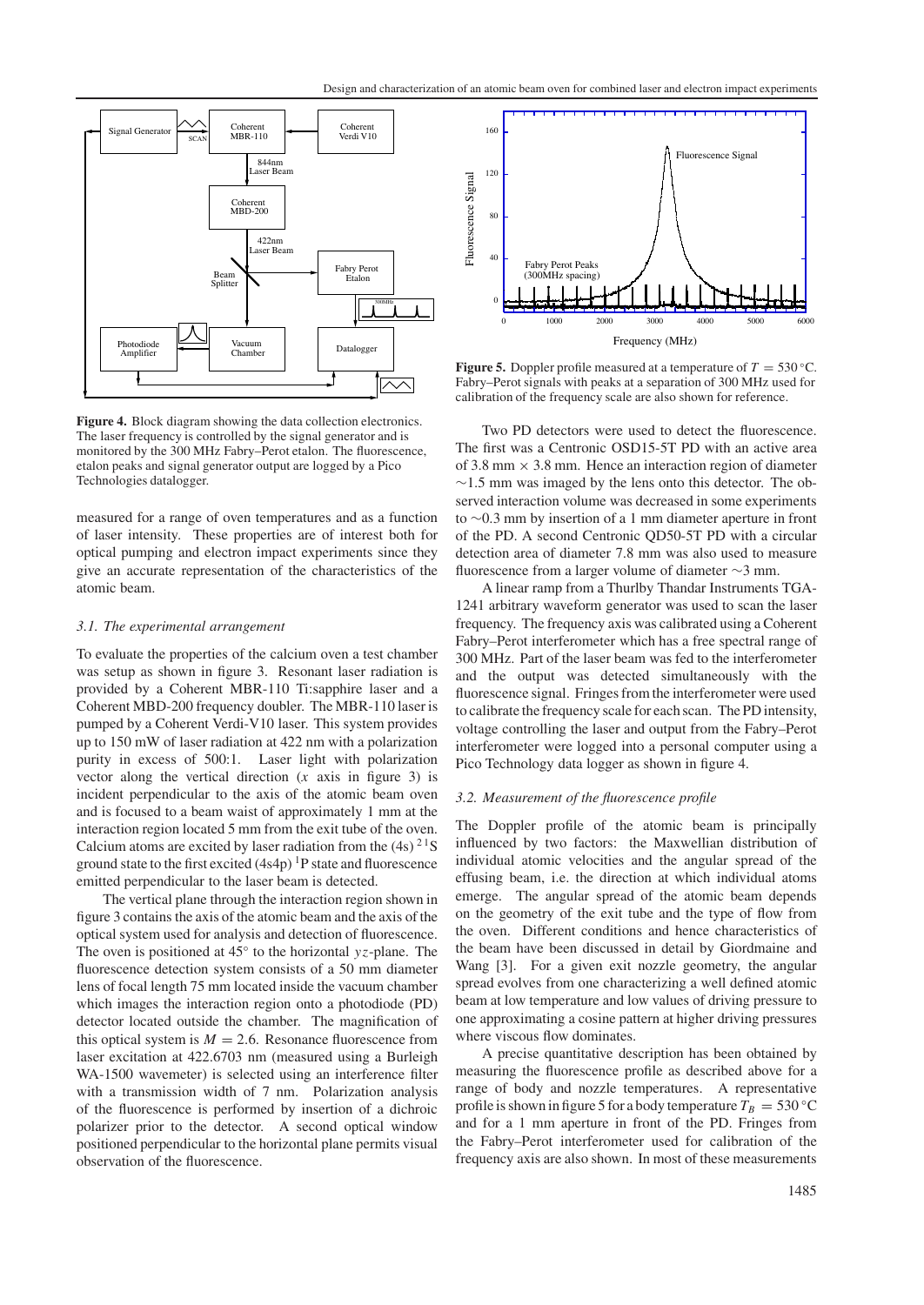

**Figure 6.** (a) Measured Doppler width as a function of body temperature. Open circles: both body and nozzle temperature are varied; open squares: nozzle is kept at a constant temperature of 710 ◦C. Fluorescence is detected from an interaction region of diameter 0.3 mm. (b) Both body and nozzle temperature are varied and fluorescence is detected from interaction regions of different size. Open circle: interaction volume of diameter 0.3 mm. Full circle: interaction volume of diameter 1.5 mm.

several sets of data were obtained and the values in the following graphs represent the weighted mean of these results.

The intensity profiles were measured for different operating modes of the oven and for different interaction volumes from which fluorescence was detected. Dependence of the width of the profile on oven temperature is shown in figure 6. Data shown in figure 6(a) have been obtained from an interaction volume of diameter ∼0.3 mm. The first set of data represented by open circles was obtained by varying the temperature of the body and nozzle simultaneously, maintaining a temperature difference of around 40 ◦C with the nozzle being hotter. To further investigate the influence which the nozzle temperature may have on the fluorescence profile, a set of measurements was also conducted with a constant nozzle temperature of 710 ℃ as the body temperature was adjusted. These data are shown as open squares. As can be seen from figure 6(a), the temperature of the nozzle does not have any significant effect on the width of the fluorescence profile.

By contrast, figure 6(b) shows the width of the intensity profile obtained by detecting fluorescence from interaction regions of different size. In this figure open circles represent the width obtained with an interaction region of diameter ∼0.3 mm, whereas the full circles correspond to fluorescence from a region of diameter ∼1.5 mm. In the second case, fluorescence from atoms with larger off-axis trajectories is also detected, resulting in a significant increase in the width of the measured profile.

![](_page_4_Figure_6.jpeg)

**Figure 7.** Polarization (a) and intensity (b) of the emitted fluorescence as a function of oven temperature. Significant depolarization occurs at temperatures in excess of 650 ◦C. The intensity and hence atomic beam density in the interaction region are seen to increase exponentially with temperature.

### *3.3. Measurement of the polarization of the emitted fluorescence*

Excitation of calcium atoms by linearly polarized laser radiation results in a very precise population of magnetic sublevels of the excited target. As a result, the fluorescence emitted at right angles to the experimental geometry as depicted in figure 3 should be 100% polarized, assuming that the laser radiation is fully polarized and that there are no processes leading to depolarization. The polarization of the laser radiation is improved using a Glan-Laser polarizer to achieve linear polarization of 99.99% or better. Resonance trapping of radiation in the atomic beam can, however, lead to significant depolarization of the detected fluorescence. Radiation trapping depends on the atomic beam density, and a study of the polarization of the fluorescence as a function of oven temperature (and hence beam density) allows an upper temperature to be determined where resonance trapping becomes significant.

Figure 7(a) shows the result of these studies, where the polarization of the radiation is plotted as a function of body temperature. By contrast, figure 7(b) shows the intensity of the fluorescence, which corresponds to the number density of excited targets in the beam. These results clearly illustrate the conflicting requirements of achieving a high number density with the requirement to minimize radiation trapping. The beam density is seen to increase exponentially with increasing temperature, however at temperatures above  $650 \degree C$ , depolarization due to radiation trapping increases to